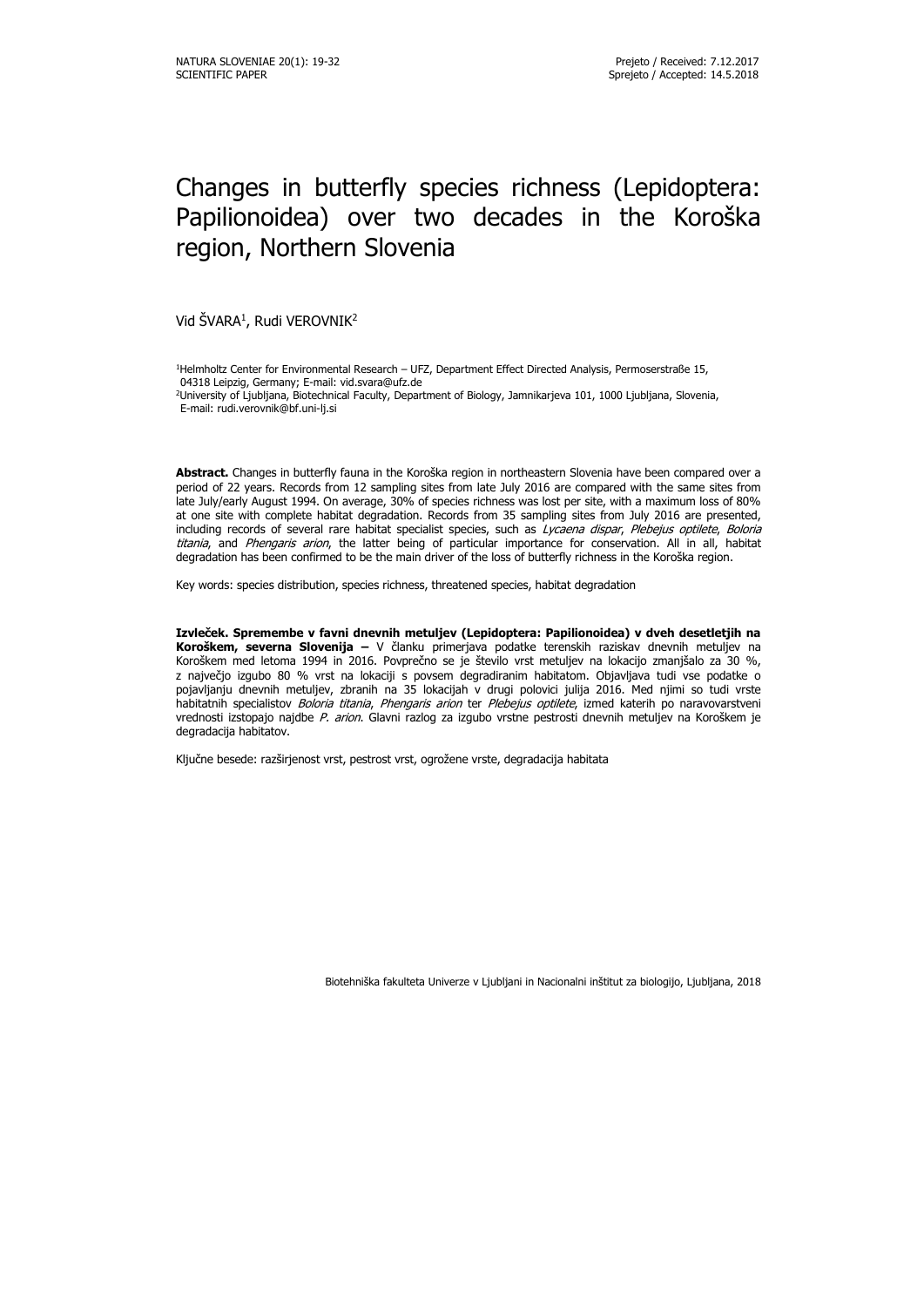## **Introduction**

Historical records and scientific reports of local species diversity are extremely valuable because they provide baseline data that can be used for the evaluation and preservation of biodiversity, which is the main goal of the Biodiversity Convention (UNEP 1992). Only a few historic and recent scientific works have focused on the species diversity of the butterfly fauna in the Koroška region, therefore, every additional contribution is very important in providing information that can help to protect and preserve its butterfly fauna and the species' habitats.

The landscape of the Koroška region is characterized by predominantly extensively farmed meadows and a patchy landscape of forests, mountains, and valleys (Senegačnik 2012), which contribute to high butterfly diversity. The butterfly fauna of the region is relatively well studied given the data included in the Atlas of Butterflies of Slovenia and its supplement (Verovnik et al. 2012, Čelik 2014). However, very little published information is available. The only overview covering the Koroška region dates back to 1983, when the butterfly fauna of the Podravje region was reviewed (Jež 1983). Important species distribution information is also available for the neighbouring part of Koroška in Austria (Thurner 1948, Hassler & Tschinder 1998). Two reports based on field work at the student research camps in 1994 and 1995 also added important new information on species distribution of the Koroška region (Verovnik 1995a, b). Most recently, a rigorous study of butterfly diversity of Mt Košenjak was published (Kadiš 2016).

Apart from general surveys of the butterfly fauna of the Koroška region, two cases of species extirpation in the region have been reported. The first concerns Coenonympha tullia, which was found in the Koroška region in 1962 (Lesar 1998) and at several additional sites in the 1990s (Verovnik et al. 2012). The species was last recorded in Koroška in 2001 and is considered locally extinct due to habitat degradation, including the overgrowing of wet meadows and drainage of mires (Čelik et al. 2005, Čelik 2012, Verovnik et al. 2012). The second case concerns *Colias myrmidone* (Esper, 1781), which was reported from several sites in the Koroška region up to 1989 (Predovnik & Verovnik 2004), but is now considered extinct in Slovenia (Verovnik et al. 2012). Both cases are examples of extreme effects of land use change on butterfly habitats.

Koroška also includes several important areas designated as Natura 2000 sites aimed at conserving qualifying butterfly species (Ur.l. RS 2004). Four qualifying species of butterflies have been observed in the Koroška region, i.e. Colias myrmidone, Lycaena dispar, Euphydryas aurinia and E. maturna. Already at the time when these areas were designated, the problem of intensive overgrowing and habitat deterioration was recognized as the main threat to the habitats of Lycaena dispar and Euphydryas aurinia in the area of Gornji Dolič and Razbor due to changes in land use (Čelik et al. 2005).

The main goal of this study is to compare the change of species richness in the Koroška region over the past 22 years. The basis of our comparison is a field survey report on the species richness of butterflies in the Koroška region from 1994, when 14 localities were visited at the end of July and beginning of August (Verovnik 1995a). A total of 61 species were observed during the survey, including some rare species associated with wet grasslands like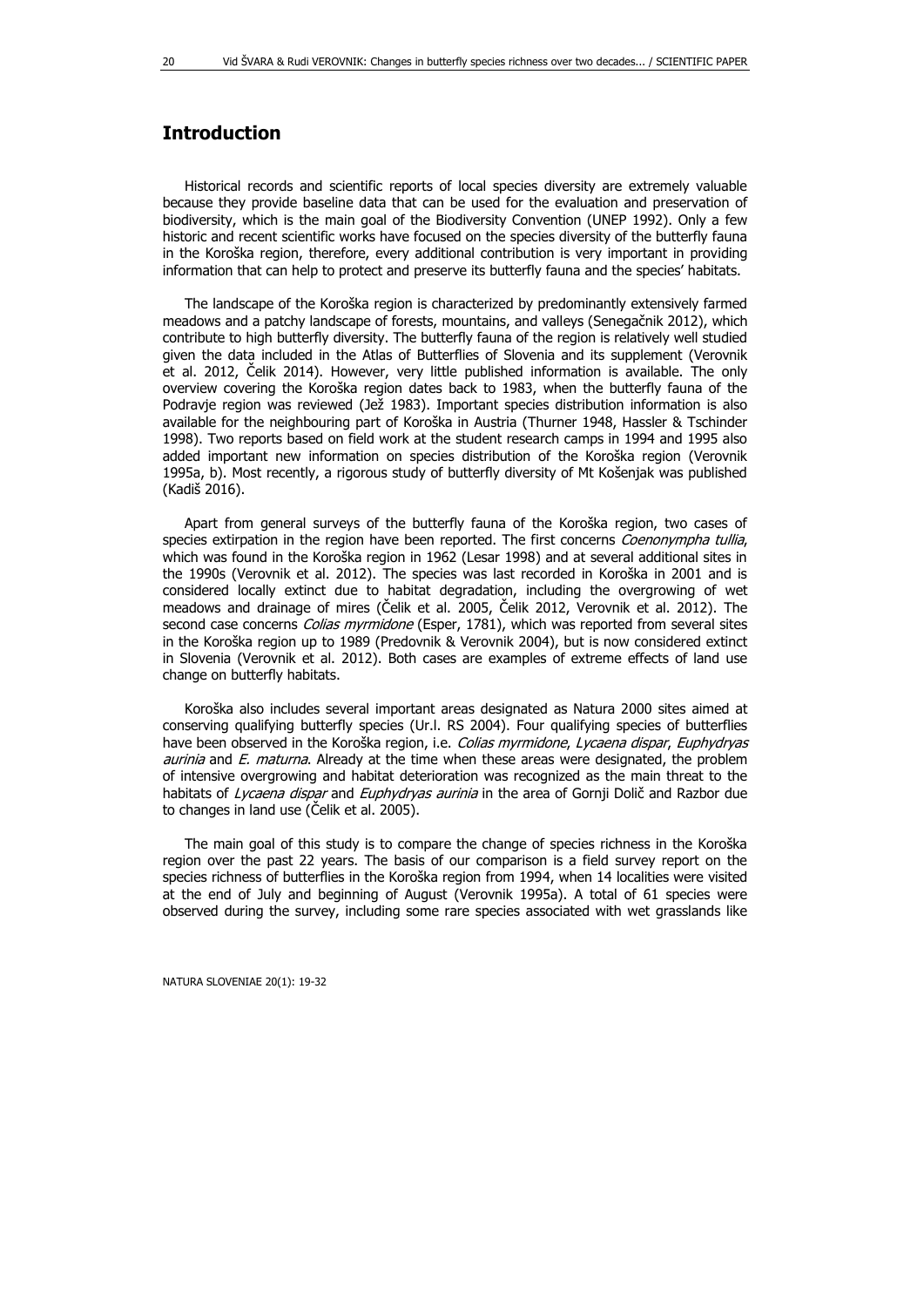Lycaena dispar, Phengaris teleius, and P. nausithous. In order to implement a comparable survey of butterfly fauna in the region, we revisited 13 of the 14 previously surveyed localities in the second half of July 2016 during the Biology Students Society's (DŠB) research camp. By comparing 12 of the revisited sites, we wished to elucidate particularly the changes in butterfly richness, the loss of butterfly diversity in the region, and to provide comments on the causes of the decline.

## **Materials and methods**

Butterflies were surveyed in the second half of July 2016. In total, 35 localities were visited; among them, 13 localities were revisited after 22 years (Fig. 1). The 22 new localities were selected based on known distribution records of rare and endangered butterfly species (Verovnik et al. 2012) and Google Earth satellite images where potentially extensive or partially overgrown grasslands, which could host a large number of butterfly species, were identified. Adult butterflies were captured using entomological nets and released after identification. For identification purposes, the field guide Butterflies of Britain and Europe (Tolman & Lewington 2008) was used.



Figure 1. A map of locations in the Koroška region where butterflies were sampled. Circles indicate locations sampled exclusively in 2016, triangles in 1994, while squares denote locations sampled in 1994 and 2016. **Slika 1.** Zemljevid prikazuje lokalitete, kjer smo vzorčili dnevne metulje na Koroškem. Krogi prikazujejo lokalitete, ki smo jih vzorčili samo v letu 2016, trikotniki v letu 1994, kvadrati pa lokalitete, ki smo jih vzorčili v obeh letih.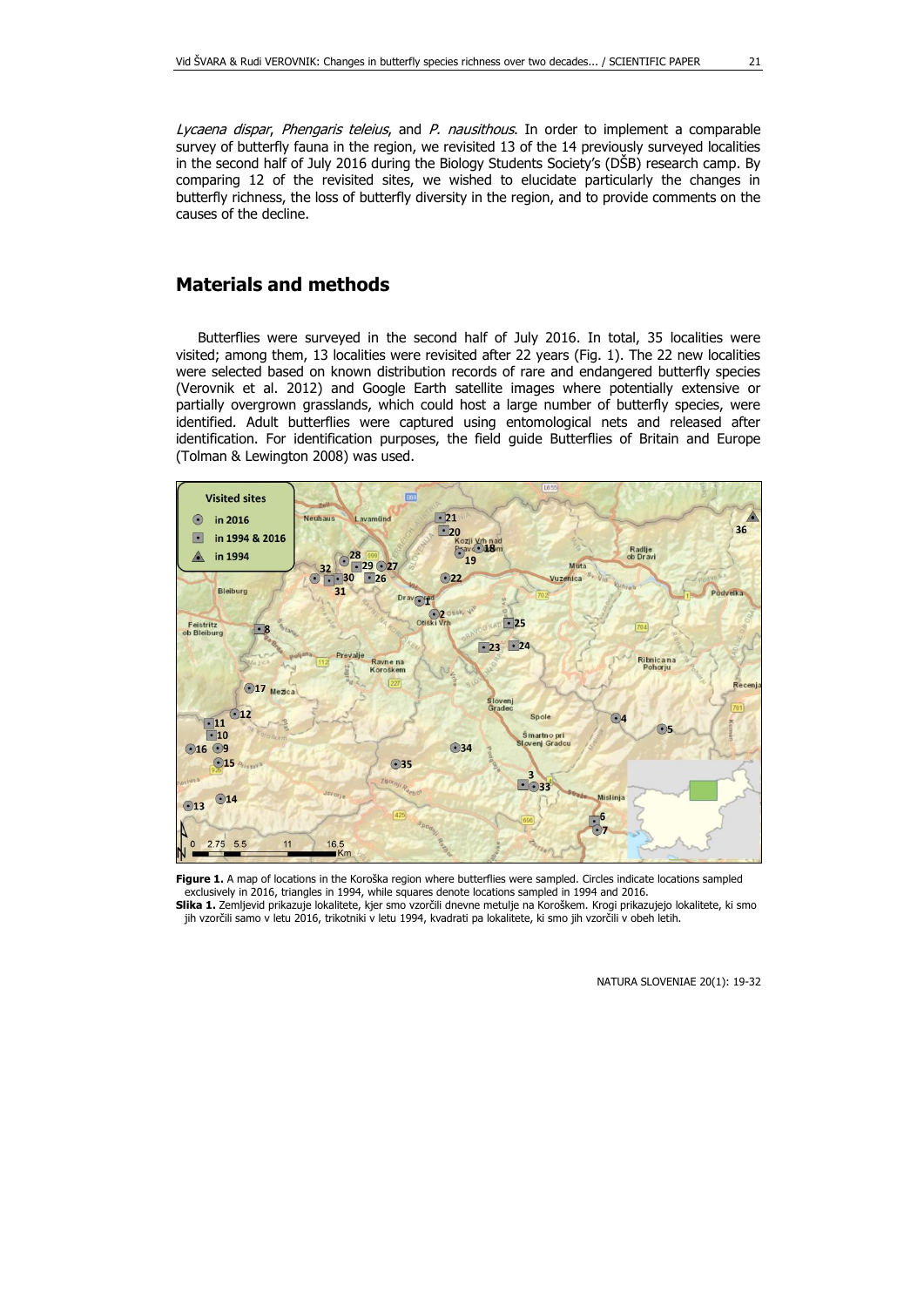#### **Sampling sites**

The list of localities contains the relevant toponyms, a short description of the habitat, altitude, coordinates (WGS 1984), and dates of the visits. The locations in bold represent those that were also surveyed in 1994 and are included in the comparison herewith.

- 1. Dravograd, Dravski otok; bushes along the road, 350 m, 46°35'8.84"N 15°0'31.65"E, 18.7.2016, 22.7.2016.
- 2. Dravograd, at the roundabout in the direction of Ravne na Koroškem; intensively managed meadow, 340 m, 46°34'35.5"N 15°01'27.0"E, 18.7.2016.
- 3. **Podgorje, Šmiklavž**; wet meadow and intensive meadows, 470 m, 46°27'16.54"N 15°6'58.37"E, 18.7.2016.
- 4. Pohorje, at Grmovškov dom; extensively managed dry meadow, forest edge, 1370 m, 46°30'7.74"N 15°12'45.99"E, 18.7.2016.
- 5. Ribnica na Pohorju, Ribniški vrh and Ribniško jezero; extensively managed dry meadows, forest edge, and a bog, 1480 m, 46°29'40,41"N 15°15'38.38"E, 18.7.2016.
- 6. **Mislinja, Zgornji Dolič, west of the main Mislinja–Velenje road**; wet meadows and a fen, 540 m, 46°25'42.65"N 15°11'25.19"E, 18.7.2016.
- 7. Mislinja, Zgornji Dolič below the road to Zreče; overgrown fens, 540 m, 46°25'19.96"N 15°11'35.68"E, 18.7.2016.
- 8. Holmec, railway station; overgrowing meadow, intensively managed meadow, 510 m, 46°33'57.45"N 14°50'32.40"E, 19.7.2016.
- 9. Peca, below Planinski dom na Peci; path and clearings in coniferous forest, 1440 m, 46°28'50,87"N 14°47'58.32"E, 19.7.2016.
- 10. **Mala Peca, saddle**; partially abandoned pastures, forest edge, 1690 m, 46°29'24.61"N 14°47'34.54"E, 19.7.2016.
- 11. **Peca, trail to the Kordeževa glava peak**; alpine meadows mostly overgrown with Pinus mugo, 1880 m, 46°29'54.03"N 14°47'24.18"E, 19.7.2016.
- 12. Peca, Karavla; forest edge, 1030 m, 46°30'18.58"N 14°49'1.51"E, 19.7.2016.
- 13. Črna na Koroškem, Bistra, Kozja peč; rocky slopes in the gorge, 1080 m, 46°26'22.28"N 14°46'7.29"E, 20.7.2016
- 14. Črna na Koroškem, Bistra, Plaznik homestead; intensively managed meadow, 840 m, 46°26'40,45"N 14°48'8.57"E, 20.7.2016.
- 15. Črna na Koroškem, Topla, first part of the valley; rocky slopes, 750 m, 46°28'13.57"N 14°48'0,55"E, 20.7.2016.
- 16. Črna na Koroškem, Topla, Fajmut homestead; intensively managed meadow, 940 m, 46°28'49.04"N 14°46'15.99"E, 20.7.201626.
- 17. Mežica, at the Sušec stream; wet meadow, 640 m, 46°31'25.28"N 14°49'56.36"E, 20.7.2016.
- 18. Dravograd, upper part of the Velka stream valley; dirt road with stream and bushes in the forest, 600 m, 46°37'25.04"N 15° 4'12.97"E, 21.7.2016.
- 19. Dravograd, Sveti Duh, under homestead; extensive mesophilic meadow, 900 m, 46°37'11.97"N 15° 3'2.07"E, 21.7.2016.
- 20. **Dravograd, Košenjak, below the mountain hut**; extensive humid grasslands, pastures, 1190 m, 46°38'10,20"N 15° 2'2.31"E, 21.7.2016.
- 21. **Dravograd, Košenjak, top of the mountain**; extensive dry subalpine meadow, 1510 m, 46°38'42.83"N 15° 1'49.20"E, 21.7.2016.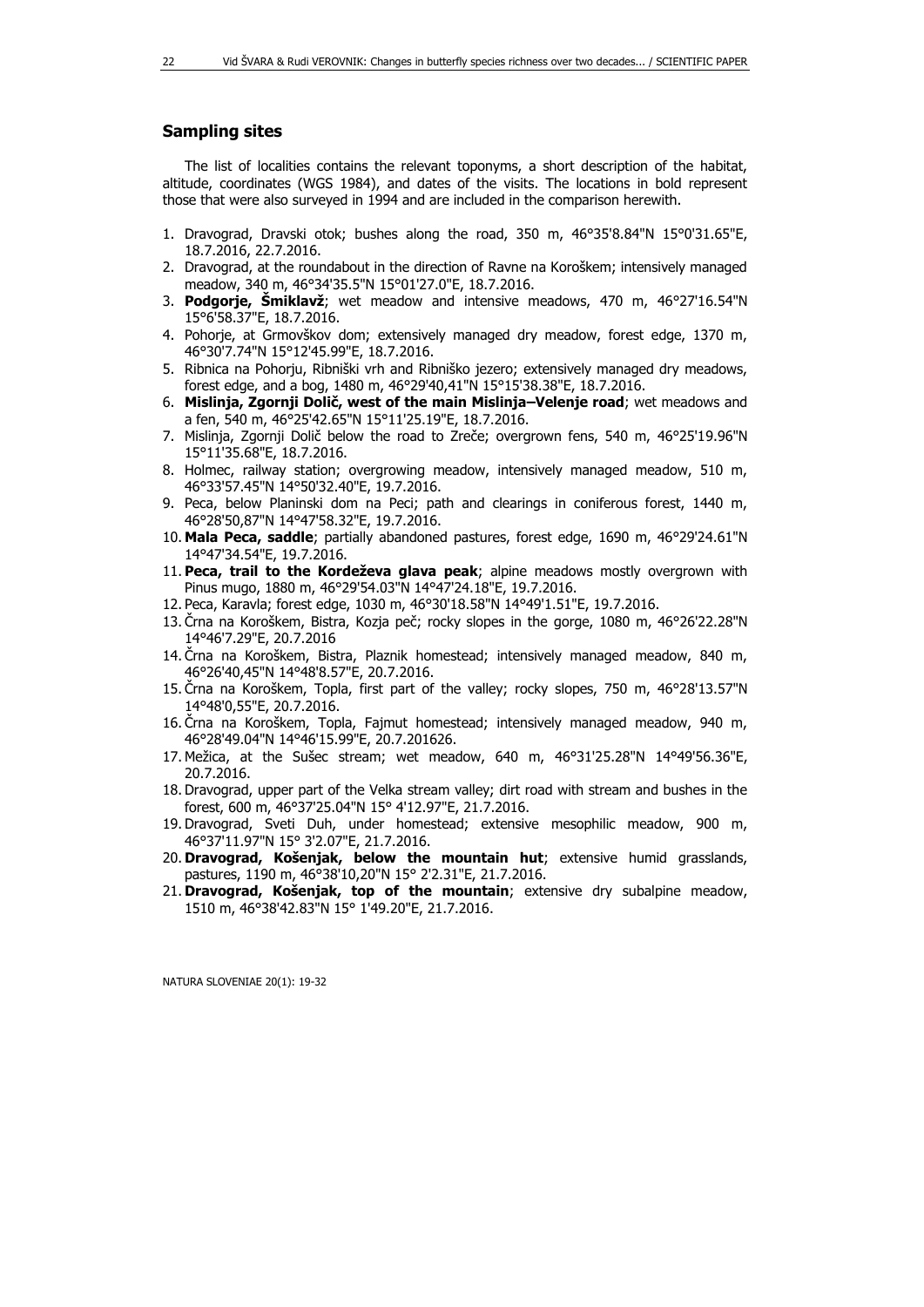- 22. Dravograd, Ojstrica; extensive dry meadow, rocky slope, 680 m, 46°36'8.29"N 15°2'8.54"E, 21.7.2016.
- 23. **Pameče, Anski vrh**; intensively managed meadow, 750 m, 46°33'10,24"N 15° 4'31.65"E, 21.7.2016.
- 24. **Pameče, Jesenk**; meadows overgrown by bushes and intensively managed meadows, 640 m, 46°33'14.25"N 15° 6'23.14"E, 21.7.2016.
- 25. **Trbonje, Reka stream valley**; intensively managed meadow, forest edge, 430 m, 46°34'12.78"N 15° 6'6.02"E, 21.7.2016.
- 26. **Črneče, Črneška gora**; intensively managed meadow, 690 m, 46°36'8.95"N 14°57'25.12"E, 22.7.2016.
- 27. Črneče, Rener homestead; extensive dry meadow, 360 m, 46°36'38.68"N 14°58'9.82"E, 22.7.2016.
- 28. Libeliče, Flori homestead; dry meadow, 770 m, 46°36'51.31"N 14°55'50,53"E, 22.7.2016.
- 29. **Libeliče, Libeliška gora**; dry meadow, forest edge, 560 m, 46°36'36.66"N 14°56'36.64"E, 22.7.2016.
- 30. **Prevalje, Strojna, Janeš homestead**; dry meadow, 960 m, 46°36'5.81"N 14°55'25.83"E, 22.7.2016.
- 31. **Prevalje, Strojna, at the school**; dry meadow and pastures, 1010 m, 46°36'1.25"N 14°54'54.33"E, 22.7.2016.
- 32. Prevalje, Strojna, Smrečnik homestead; wet meadow and forest edge, 880 m, 46°36'7.36"N 14°54'0.34"E, 22.7.2016.
- 33. Slovenj Gradec, Šmiklavž, Jenina; intensively managed wet meadow, 480 m, 46°27'11.86"N 15°7'39.57"E, 24.7.2016.
- 34. Raduše, valley under Smrčun homestead, west from the village; wet meadow and forest road, 500 m, 46°28'51.85"N 15°2'46.06"E, 24.7.2016.
- 35. Slovenj Gradec, Podgorje, Plešivčnikov mlin; partially overgrown wet meadows, 860 m, 46°28'9.91"N 14°59'3.01"E, 24.7.2016.
- 36. Remšnik, Potočnikov potok; wet meadows and thermophilic slope, 650 m, 46°38'47.6"N 15°21'17.8"E, 1.8.1994 (Verovnik 1995a).

The data distributions from the two years were tested for normality using Q-Q plot and Shapiro-Wilks test, and for homogeneity of variances with Levene's test. The data was then compared using the Student's Paired t-test. The mean values and standard errors were plotted. Comparisons were performed using R statistical software (R Core Team 2015).

### **Results**

#### **Species lists from 1994 and 2016**

A total of 70 butterfly species were recorded at the 35 sampled locations in the Koroška region during the 2016 surveys (Tab. 1). In 1994, 61 species were observed at 14 sampled locations (Tab. 1). Overall, there are 11 species that were recorded during the first survey, but were not observed again in 2016 (Tab 1.). On the other hand, 21 species that were recorded in 2016 had not been observed in 1994 (Tab. 1).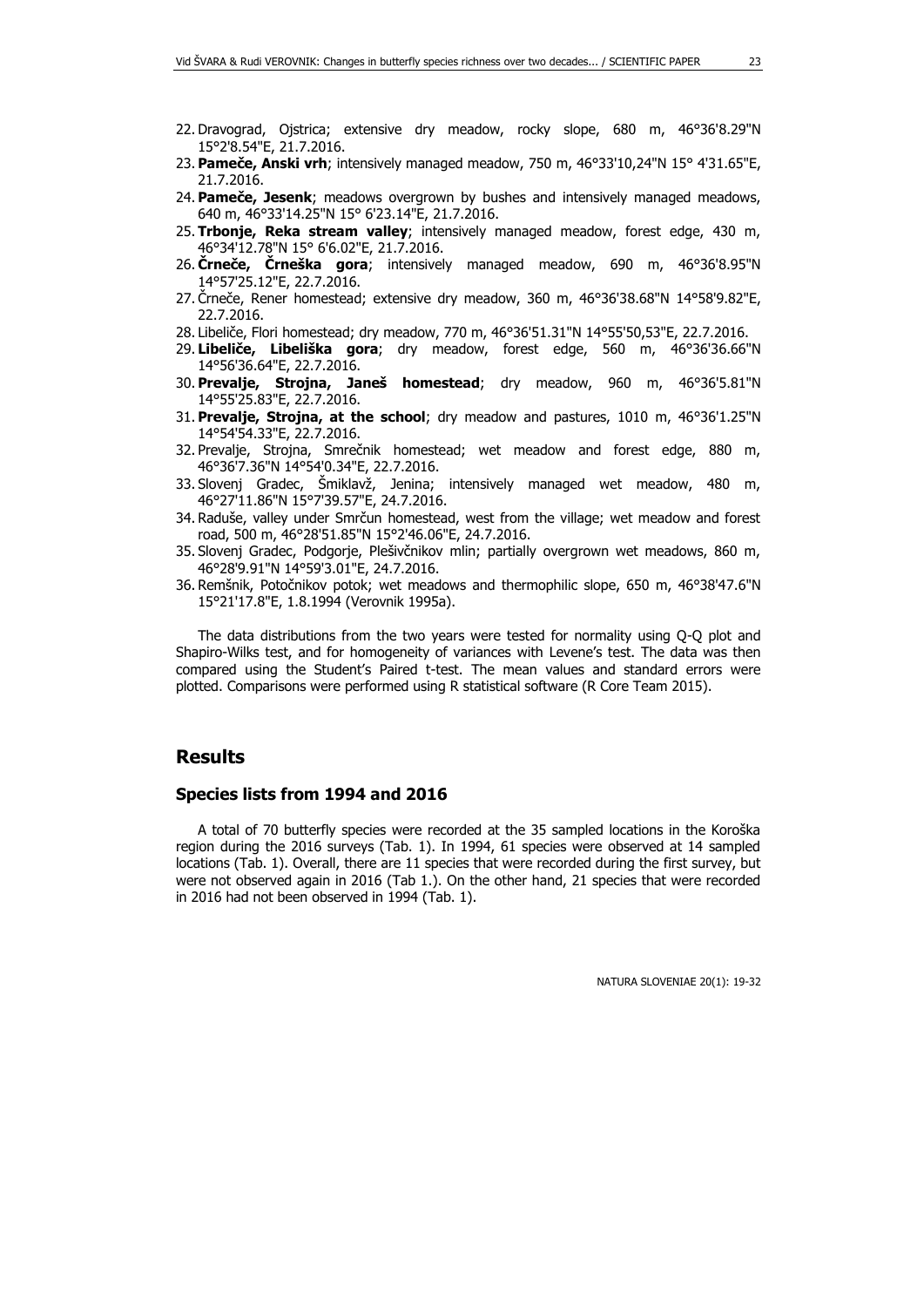**Table 1.** List of butterflies recorded during survey in the Koroška region in 2016 with a comparison to the 1994 survey. The nomenclature follows the European Red list of Butterflies (Van Swaay et al. 2010) with some modifications. The numbering of locations is the same as in the list of the locations. An »x« marks the species that were not found in the corresponding sampling session.

**Tabela 1.** Seznam dnevnih metuljev, opaženih med terenskim delom na Koroškem v letu 2016, ter primerjava s popisom iz leta 1994. Poimenovanje je povzeto po European Red List of Butterflies (Van Swaay et al. 2010) z nekaterimi modifikacijami. Številčenje lokacij je enako kot v seznamu lokacij. »x« označuje vrste, ki v posameznem letu vzorčenja niso bile najdene.

| Taxon                                         | No. of location in 2016                                                           |                                                 |  |  |  |
|-----------------------------------------------|-----------------------------------------------------------------------------------|-------------------------------------------------|--|--|--|
| Papilionidae                                  |                                                                                   |                                                 |  |  |  |
| Papilio machaon Linnaeus, 1758                | 9, 10, 29                                                                         | 6, 23, 30, 31                                   |  |  |  |
| Iphiclides podalirius (Linnaeus, 1758)        | 23                                                                                | 6, 29, 30, 31                                   |  |  |  |
| <b>Pieridae</b>                               |                                                                                   |                                                 |  |  |  |
| Pieris brassicae (Linnaeus, 1758)             | 7, 18, 27, 28, 29, 30, 32                                                         | 6, 10, 21, 26, 29                               |  |  |  |
| Pieris rapae (Linnaeus, 1758)                 | 1, 6, 8, 10, 24, 27, 30                                                           | 6, 10, 11, 20, 23, 24, 26,<br>29, 32            |  |  |  |
| Pieris bryoniae (Hübner, 1805)                | 9, 11                                                                             | 10, 11, 26                                      |  |  |  |
| Pieris napi (Linnaeus, 1758)                  | 8, 19, 20, 22, 26, 28, 30,<br>32                                                  | 3, 23, 24, 25, 26, 29, 36                       |  |  |  |
| Anthocharis cardamines (Linnaeus, 1758)       | 9                                                                                 | x                                               |  |  |  |
| Colias crocea (Geoffroy, 1785)                | 1, 3, 7, 8, 24, 29, 31                                                            | 3, 6, 10, 11, 20, 21, 23,<br>24, 25, 29, 30, 31 |  |  |  |
| Colias hyale (Linnaeus, 1758)                 | 7                                                                                 | x                                               |  |  |  |
| Gonepteryx rhamni (Linnaeus, 1758)            | 5, 7, 9, <b>10</b> , <b>11</b> , 13, 16, 17,<br>18, 21, 29, 30, 31, 32, 33,<br>34 | 6, 10, 20, 23                                   |  |  |  |
| Leptidea sinapis/juvernica                    | 7, 15, 18, 23, 24, 27, 30,<br>34                                                  | 6, 10, 20, 24, 25, 26, 29                       |  |  |  |
| Lycaenidae                                    |                                                                                   |                                                 |  |  |  |
| Satyrium spini (Denis & Schiffermüller, 1775) | 9, 13                                                                             | Χ                                               |  |  |  |
| Lycaena phleas (Linnaeus, 1761)               | 8, 16, 22, 29, 31, 32                                                             | 29                                              |  |  |  |
| Lycaena dispar (Haworth, 1802)                | 8                                                                                 | 25                                              |  |  |  |
| Lycaena virgaureae (Linnaeus, 1758)           | 13, 15, 16, 28, 29, 30, 31                                                        | 10, 20, 24, 26, 29, 30, 31                      |  |  |  |
| Lycaena tityrus (Poda, 1761)                  | 8, 27, 29                                                                         | 23, 29                                          |  |  |  |
| Lycaena alciphron (Rottemburg, 1775)          | 29                                                                                | x                                               |  |  |  |
| Lycaena hippothoe (Linnaeus, 1761)            | 4, 10                                                                             | 3, 10                                           |  |  |  |
| Celastrina argiolus (Linnaeus, 1758)          | 1                                                                                 | 26, 29                                          |  |  |  |
| Cupido argiades (Pallas, 1771)                | 8, 29                                                                             | x                                               |  |  |  |
| Cupido minimus (Fuessly, 1775)                | 7, 30                                                                             | 6                                               |  |  |  |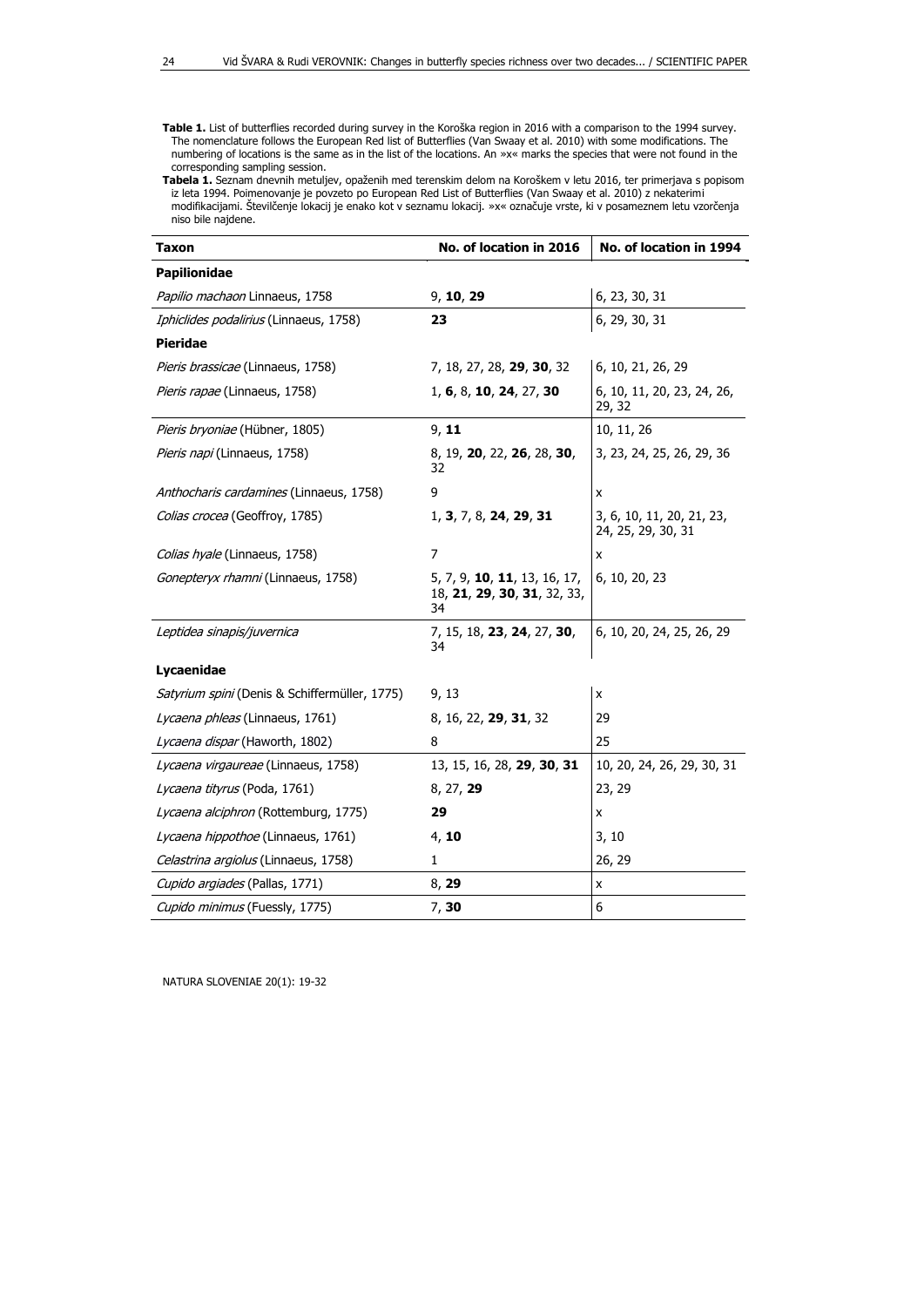| Taxon                                                  | No. of location in 2016                                              |                                       |  |  |  |
|--------------------------------------------------------|----------------------------------------------------------------------|---------------------------------------|--|--|--|
| Glaucopsyche alexis (Poda, 1761)                       | x                                                                    | 10                                    |  |  |  |
| Phengaris arion (Linnaeus, 1758)                       | 19, 22, 29, 31                                                       | x                                     |  |  |  |
| Phengaris nausithous (Bergsträsser, 1779)              | x                                                                    | 8                                     |  |  |  |
| Phengaris teleius (Bergsträsser, 1779)                 | x                                                                    | 8                                     |  |  |  |
| Plebejus optilete (Knoch, 1781)                        | 4, 5                                                                 | X                                     |  |  |  |
| Plebejus argus (Linnaeus, 1758)                        | 8, 24, 29, 34                                                        | 6, 29                                 |  |  |  |
| Plebejus idas (Linnaeus, 1761)                         | 22                                                                   | x                                     |  |  |  |
| <i>Aricia agestis</i> (Dennis & Schiffermüller, 1775)  | x                                                                    | 29                                    |  |  |  |
| Cyaniris semiargus (Rottemburg, 1775)                  | 4, 9, 10, 11                                                         | x                                     |  |  |  |
| Polyommatus dorylas<br>(Dennis & Schiffermüller, 1775) | x                                                                    | 29                                    |  |  |  |
| Polyommatus amandus (Schneider, 1792)                  | 5                                                                    | x                                     |  |  |  |
| <i>Polyommatus bellargus</i> (Rottemburg, 1775)        | 35                                                                   | X                                     |  |  |  |
| Polyommatus icarus (Rottemburg, 1775)                  | 1, 3, 6, 7, 14, 23, 26, 27,<br>30                                    | 23, 25, 29, 30, 31                    |  |  |  |
| Nymphalidae                                            |                                                                      |                                       |  |  |  |
| Apatura iris (Linnaeus, 1758)                          | 32                                                                   | 20, 25, 30, 31                        |  |  |  |
| Limenitis populi (Linnaeus, 1758)                      | 1, 15, 16                                                            | x                                     |  |  |  |
| <i>Neptis rivularis</i> (Scopoli, 1763)                | 13, 18, 24, 32                                                       | x                                     |  |  |  |
| <i>Nymphalis polychloros</i> (Linnaeus, 1758)          | 20                                                                   | x                                     |  |  |  |
| <i>Nymphalis antiopa</i> (Linnaeus, 1758)              | 31, 32                                                               | 10, 21, 29                            |  |  |  |
| <i>Aglais io</i> (Linnaeus, 1758)                      | <b>3</b> , 4, 5, 7, 9, <b>10</b> , <b>11</b> , 13,<br>17, 20         | 6, 10, 11, 20, 21, 26                 |  |  |  |
| <i>Aglais urticae</i> (Linnaeus, 1758)                 | 4, 5, 9, <b>10</b> , <b>11</b> , 13, 19, 28                          | 10, 11, 20, 21, 25, 30, 31            |  |  |  |
| <i>Vanessa atalanta</i> (Linnaeus, 1758)               | <b>3</b> , 4, 5, 7, 9, <b>10</b> , 17, 18,<br>20, 23, 26, 30, 32, 35 | 3, 6, 10, 11, 20, 21, 26,<br>29       |  |  |  |
| <i>Vanessa cardui</i> (Linnaeus, 1758)                 | 4, 5, 8, 9, <b>10</b> , 14, 16, 17,<br>20, 21, 26, 28                | 3, 10, 11, 20, 21, 23, 25,<br>30, 31  |  |  |  |
| <i>Araschnia levana</i> (Linnaeus, 1758)               | 7, 8, 18, 19, <b>25, 26, 29</b> , 35                                 | x                                     |  |  |  |
| Polygonia c-album (Linnaeus, 1758)                     | 9, 18, 20                                                            | 10, 20, 23, 24, 25, 26                |  |  |  |
| <i>Issoria lathonia</i> (Linnaeus, 1758)               | 21                                                                   | 10, 20, 21, 23, 30, 31                |  |  |  |
| <i>Argynnis paphia</i> (Linnaeus, 1758)                | 9, 13, 14, 15, 17, 20, 34,<br>35                                     | 6, 10, 23, 24, 26, 29                 |  |  |  |
| <i>Argynnis aglaja</i> (Linnaeus, 1758)                | 4, 10, 11, 12, 16, 20, 21,<br>22, 25, 30, 31, 32                     | 10, 20, 21, 23, 25, 26, 29,<br>30, 31 |  |  |  |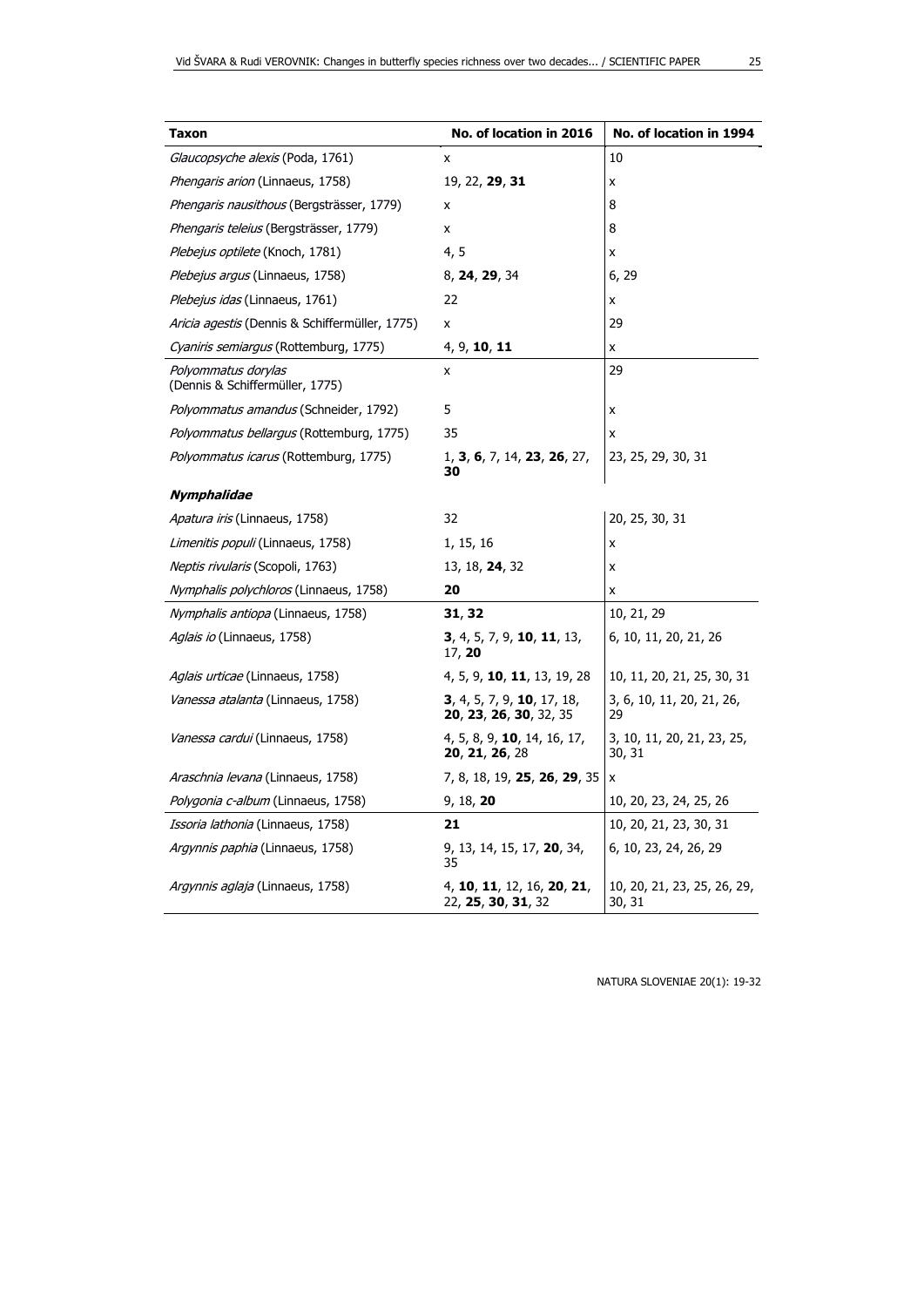| <b>Taxon</b>                                  | No. of location in 2016                                                                                      | No. of location in 1994                     |  |  |  |
|-----------------------------------------------|--------------------------------------------------------------------------------------------------------------|---------------------------------------------|--|--|--|
| Argynnis niobe (Linnaeus, 1758)               | 10, 19                                                                                                       | 10, 29                                      |  |  |  |
| Brenthis daphne (Bergsträsser, 1780)          | 20                                                                                                           | x                                           |  |  |  |
| <i>Brenthis ino</i> (Rottemburg, 1775)        | 3, 8, 17                                                                                                     | x                                           |  |  |  |
| Boloria titania (Esper, 1793)                 | 9                                                                                                            | 10                                          |  |  |  |
| <i>Boloria euphrosyne</i> (Linnaeus, 1758)    | 9                                                                                                            | x                                           |  |  |  |
| Boloria selene (Denis & Schiffermüller, 1775) | 7                                                                                                            | 6                                           |  |  |  |
| <i>Boloria dia</i> (Linnaeus, 1767)           | x                                                                                                            | 20, 23                                      |  |  |  |
| Melitaea diamina (Lang, 1789)                 | 14                                                                                                           | x                                           |  |  |  |
| Melitaea didyma (Esper, 1778)                 | x                                                                                                            | 23, 25                                      |  |  |  |
| Melitaea athalia (Rottemburg, 1775)           | 4, 5, 21, 28, 30, 31, 32                                                                                     | 10, 21, 29                                  |  |  |  |
| Melitaea aurelia Nickerl, 1850                | 21                                                                                                           | 36                                          |  |  |  |
| Melanargia galathea (Linnaeus, 1758)          | 7, 8, 9, 12, 17, 18,  19, <b>20</b> ,<br>22, 23, 26, 27, 28, 29, 30,<br><b>31</b> , 32, 34, 35               | 6, 10, 20, 21, 23, 25, 26,<br>29, 30, 31    |  |  |  |
| Minois dryas (Scopoli, 1763)                  | 2, 34                                                                                                        | 23, 25                                      |  |  |  |
| <i>Brintesia circe</i> (Fabricius, 1775)      | X                                                                                                            | 24, 26                                      |  |  |  |
| <i>Erebia ligea</i> (Linnaeus, 1758)          | 9, 20                                                                                                        | 36                                          |  |  |  |
| Erebia euryale (Esper, 1805)                  | 4, 9, 20, 21, 35                                                                                             | 10, 11, 20, 21                              |  |  |  |
| <i>Erebia aethiops</i> (Esper, 1777)          | x                                                                                                            | 6, 11, 26                                   |  |  |  |
| Erebia medusa (Denis & Schiffermüller, 1775)  | 10                                                                                                           | x                                           |  |  |  |
| <i>Erebia stiria</i> (Godart, 1824)           | 13                                                                                                           | 10                                          |  |  |  |
| <i>Maniola jurtina</i> (Linnaeus, 1758)       | <b>3</b> , 7, 8, 12, 13, 14, 16, 17,<br>18, 19, 22, 23, 24, 25, 26,<br>27, 28, 29, 30, 31, 32, 33,<br>34, 35 | 3, 6, 10, 20, 21, 23, 24,<br>25, 26, 30, 31 |  |  |  |
| Aphantopus hyperantus (Linnaeus, 1758)        | 3, 8, 18, 20, 26, 29, 30,<br><b>31</b> , 32, 33                                                              | 20, 25, 26, 29                              |  |  |  |
| Coenonympha arcania (Linnaeus, 1761)          | 4, 9, 13, 20                                                                                                 | 10,                                         |  |  |  |
| Coenonympha glycerion (Borkhausen, 1788)      | 8                                                                                                            | 23                                          |  |  |  |
| Coenonympha pamphilus (Linnaeus, 1758)        | 3, 7, 8, 24, 26, 28, 29, 30                                                                                  | 3, 6, 30, 23, 24, 25, 26,<br>30, 31         |  |  |  |
| Pararge aegeria (Linnaeus, 1758)              | 9                                                                                                            | 6, 25, 26                                   |  |  |  |
| Lasiommata megera (Linnaeus, 1767)            | x                                                                                                            | 21, 23, 29, 30, 31                          |  |  |  |
| Lassiommata petropolitana (Fabricius, 1787)   | x                                                                                                            | 10                                          |  |  |  |
| Lasiommata maera (Linnaeus, 1758)             | 9, 10, 11, 13, 20, 21                                                                                        | x                                           |  |  |  |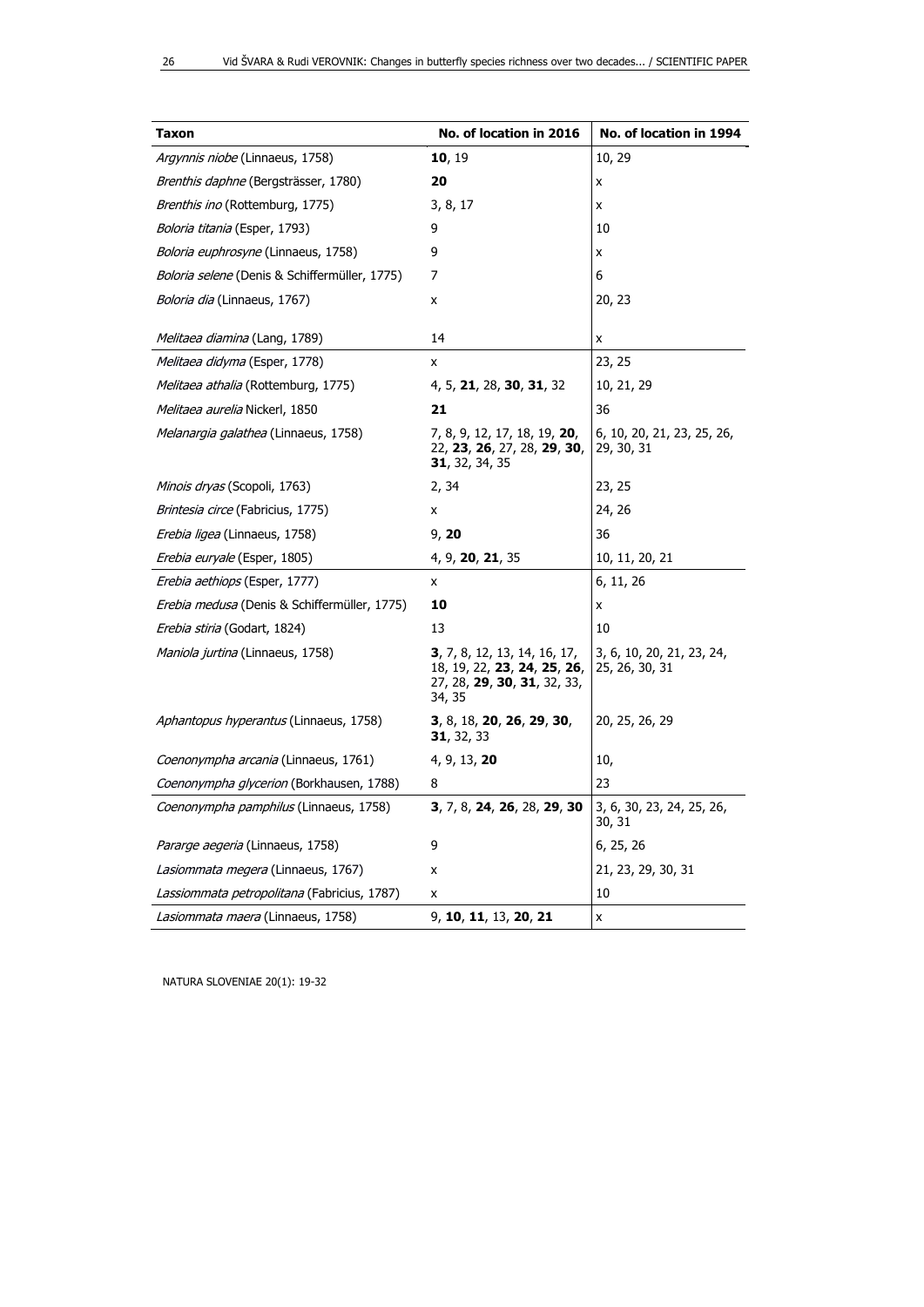| Taxon                                     | No. of location in 2016                                               | No. of location in 1994   |  |  |
|-------------------------------------------|-----------------------------------------------------------------------|---------------------------|--|--|
| <b>Hesperiidae</b>                        |                                                                       |                           |  |  |
| <i>Erynnis tages</i> (Linnaeus, 1758)     | 6, 8, 9, 29                                                           | 3, 6, 23, 25, 29          |  |  |
| Thymelicus lineola (Ochsenheimer, 1808)   | 3, 4, 7, 12, 16, 17, 19, 20,<br>21, 22, 24, 25, 27, 28, 30,<br>31, 35 | 26, 29, 30, 31            |  |  |
| <i>Thymelicus sylvestris</i> (Poda, 1761) | 9, 16, 24                                                             | 6, 20, 24, 29, 31         |  |  |
| Hesperia comma (Linnaeus, 1758)           | 8                                                                     | 6, 23, 24, 25, 29, 30, 31 |  |  |
| Ochlodes sylvanus (Esper, 1777)           | 6, 9, 12, 13, 15, 16, 17, 29, 25, 26<br>32, 35                        |                           |  |  |

#### **Comparison of the two surveys**

Twelve locations were sampled in both years, which enabled us to prepare a complete list of the species observed and to make their direct comparisons (excluding locations 8 and 36, which were only partially sampled in 1994). In 1994, 57 species had been observed at these locations and 48 in 2016. Therefore, in total, nine species fewer were observed in 2016, marking a 16% decline. Looking at the species, 18 of those observed in 1994 were not seen at these same locations in 2016. On the other hand, 10 new species were observed in 2016.

The mean value of the number of species per site was 18.3 in 1994 and 12.8 in 2016 (Tab. 2). Therefore, the calculated mean number of the species detected per site in 2016 is by 30% lower than in 1994. The difference between the means is significant when tested with the Student's Paired t-test (t=2.088; p=0.017), at a confidence interval of 95% (Fig. 2). When looking at the locations, nine out of 12 of the compared locations had lower species richness in 2016 (Tab. 2).

**Table 2.** Comparison of butterfly species richness in the Koroška region between 1994 and 2016 at 12 locations, with the change in species richness indicated by the colour code (green – increase, orange – minor decrease of up to 5 species, red – decrease by more than 5 species). The locations are numbered as in the list of sampling sites.

**Tabela 2.** Primerjava pestrosti vrst dnevnih metuljev na 12 lokacijah na Koroškem v letih 1994 in 2016 z navedenimi spremembami številčnosti, prikazanimi z barvno lestvico (zeleno – povečanje št. vrst, oranžno – manjše zmanjšanje št. vrst do 5, rdeče – zmanjšanje št. vrst za več kot 5). Lokacije so oštevilčene tako kot v seznamu lokacij.

| Location          | 3. | 6.   | 10                  | 11 | 20 | 21 | 23                | -24                                                                                                            | 25                                     | 26 | 29 | 30, 31 |
|-------------------|----|------|---------------------|----|----|----|-------------------|----------------------------------------------------------------------------------------------------------------|----------------------------------------|----|----|--------|
| No. 1994          | 8  | - 20 | 27                  |    |    |    | 9 19 14 22 12 20  |                                                                                                                |                                        | 21 | 29 | 18     |
| No. 2016          |    |      |                     |    |    |    | 9 18 28 7 17 10 6 | in question de la proporcion de la contección de la contección de la contección de la contección de la contecc | $\overline{4}$                         | Q. |    |        |
| <b>Difference</b> |    |      | $+1$ $-2$ $+1$ $-2$ |    |    |    |                   |                                                                                                                | $-2$ $-4$ $-16$ $-3$ $-16$ $-12$ $-12$ |    |    |        |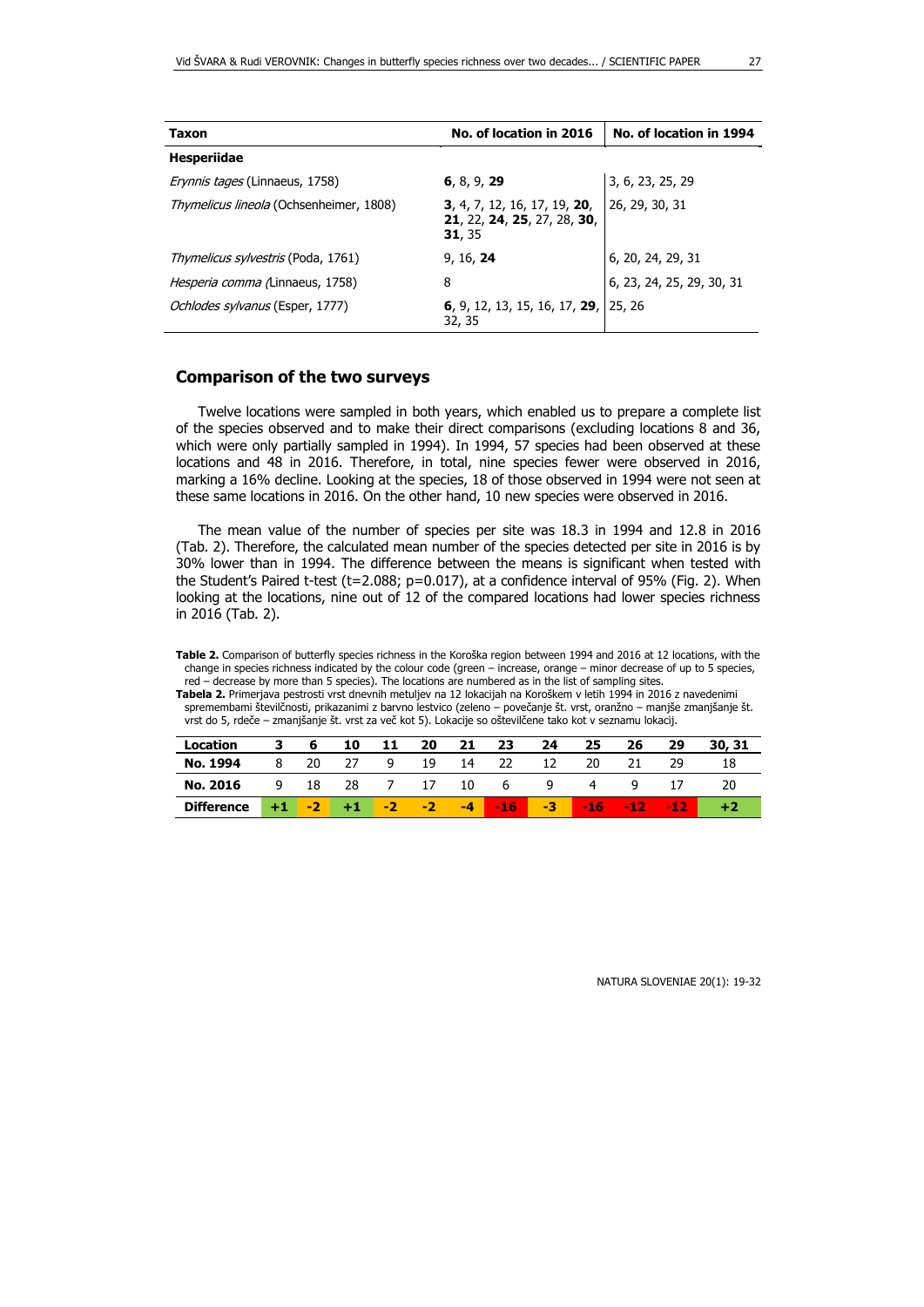

**Figure 2.** Comparison of butterfly species richness mean values per sampled location between 1994 and 2016. The squares indicate the mean value in each year. The lines denote standard error for the given mean value. The empty circles indicate the number of observed species at each location.

**Slika 2.** Primerjava srednjih vrednosti števila vrst dnevnih metuljev glede na lokacijo med letoma 1994 in 2016. Kvadrata prikazujeta srednjo vrednost vrst v posameznem letu. Liniji označujeta standardno napako vsake srednje vrednosti. Točke ponazarjajo število opaženih vrst na posamezni lokaciji.

#### **Discussion**

At first glance, the total number of species observed in 2016 (70) surpasses the number of species in 1994 (61). However, not all of the locations from the surveys can be directly compared as the 2016 survey involved more than twice as many sites and a larger area. When only the sites surveyed in both years are compared, a 16% decline in richness is evident in 2016. Additionally, several species not recorded in 1994 are the result of a partial mismatch in the timing of both surveys and potential seasonal differences as several species typically flying in spring, such as Anthocharis cardamines, Brenthis ino, Boloria euphrosyne, and Erebia medusa, were observed only in 2016. The absence of species not recorded in 2016 could, however, not be interpreted by their phenology. According to the implemented statistical test, the negative change in species richness is significant for the analyzed sites. The loss of more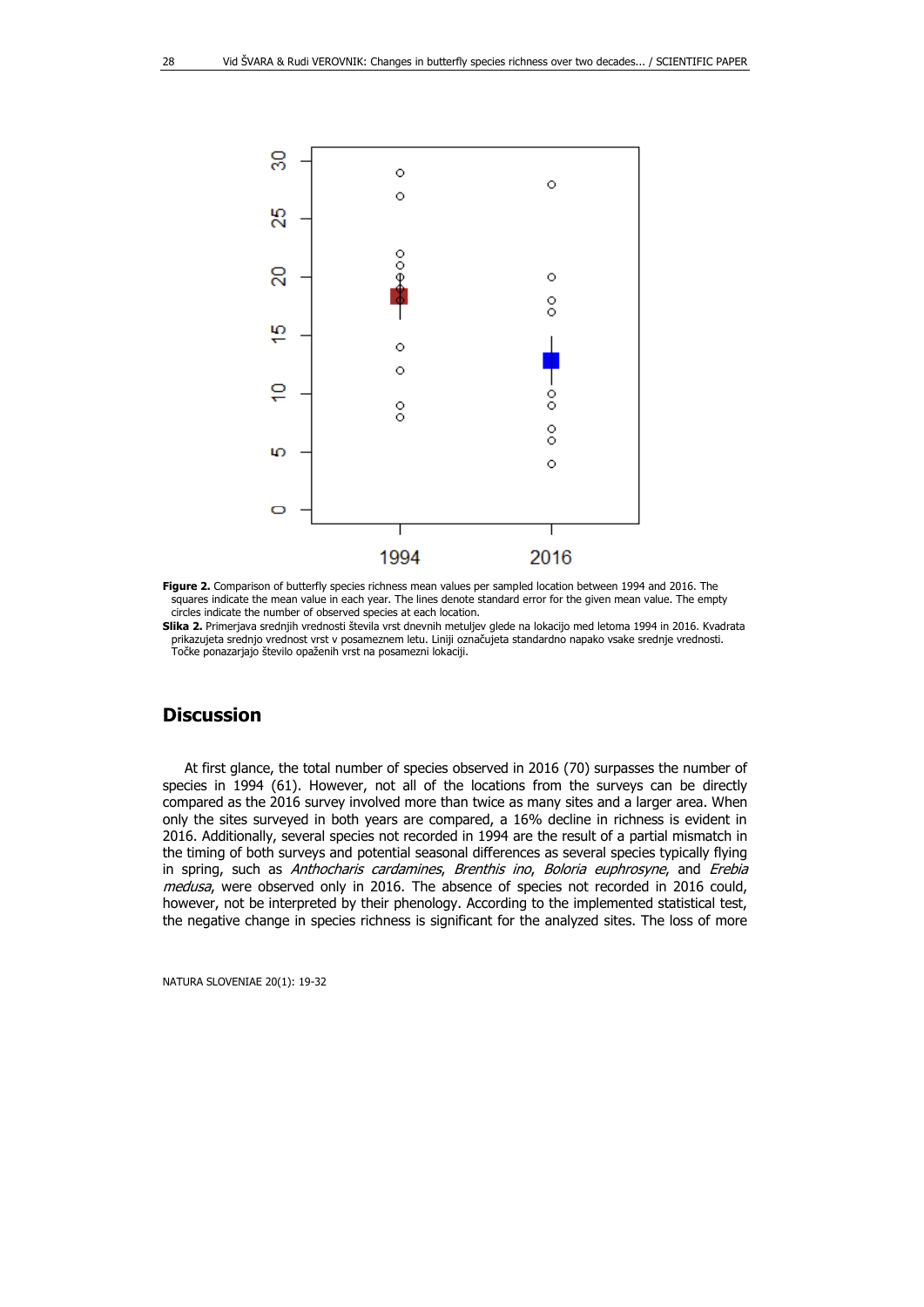than six species on average per site is alarming as it is equal to 30% fewer species observed (Fig. 2). The four sites with the most drastic declines (Tab. 2) have been transformed from flower rich meadows to intensive grasslands, supporting a much lower number of butterfly species, which are mostly habitat generalists (Dolek & Geyer 1997, Van Swaay et al. 2016).

The loss of wet meadows is evident in the entire Koroška region (authors' pers. observ.). None of the aforementioned wet grassland specialists, including Phengaris teleius, and P. nausithous were observed during the 2016 survey (Tab. 1). P. alcon was not found at a historically known location (location 33) (Verovnik et. al. 2012). Even their larval host plants were missing from those sites. These wet grassland specialist butterfly species disappeared from the Koroška region before 2010 (Verovnik et al. 2012, Verovnik pers. observ.). Another species associated to wet grasslands was observed after a long absence: L. dispar was found again at a new site close to the border crossing Holmec at location 8 in 2016 (Tab. 1). In remaining fragments of wet meadows and fens, we found only Melitaea diamina, Brenthis ino, and Boloria selene, which are generally not exclusively linked to wetland habitat types in Slovenia (Verovnik et al. 2012). All visited sites where the three mentioned species had been found in the past were in different stages of overgrowing with tall herbs, bushes, and trees, hence unsuitable for other specialist butterfly species.

The most encouraging finding of the surveys in 2016 is the observation of *Phengaris arion* at several sites on Mt Strojna and Mt Košenjak. The species is limited to extensively managed dry grasslands with an abundance of thyme (Thymus spp.) or origanum (Origanum vulgare) and is considered vulnerable (VU) in Slovenia (Ur. l. RS 2002). It has been historically recorded from only two locations in the Koroška region (Verovnik et al. 2012) until several colonies were discovered on Mt Košenjak in 2009 (Kadiš 2016). In 2016, we confirmed its presence on Mt Košenjak, and made new sightings on Mt Strojna. Only single specimens were observed at all sites, however, P. arion is generally known to occur in low densities (Mouquet et al 2005). Additional interesting records of specialists are: Boloria titania, which was observed on Mt Peca at 1440 m, within the main altitudinal belt of its distribution in Slovenia (Verovnik et al. 2012), Plebejus optilete, found again within its range in the western part of Pohorje Mts (Jež & Verovnik 2012), and Erebia stiria, which was found at Kozja peč in Bistra valley on screes and rocky slopes, a typical habitat of the species in Slovenia (Jutzeler et al. 2001).

Several locations visited during the 2016 survey are located within Natura 2000 sites (Ur.l. RS 2004): Grintovci (ID: SI5000024, locations 9, 10, 11, 15, 16), Huda luknja (ID: SI3000224, locations 6, 7), Peca (ID: SI3000132, locations 9, 10), Pohorje (ID: SI3000270, locations 4, 5), Razbor (ID: SI3000166, locations 34, 35), and Zahodni Kozjak (ID: SI3000337, locations 18, 19). Huda luknja and Razbor are listed as areas where L. dispar is present (Ur. I. RS 2004), however, the habitats formally suitable for  $L$ . dispar are currently almost completely overgrown with trees and bushes and the presence of the species could not be confirmed at either site. Colias myrmidone is a qualifying species in the Pohorje Natura 2000 area, but is considered extinct in Slovenia (Verovnik et al. 2012). The presence of both Euphydryas species could not be verified during our surveys, as they fly earlier in the season. The goal of the Natura 2000 sites, to preserve and, at best, improve the quality of the protected species' habitats (Ur. l. RS 2004), has not yet been met in the Koroška region.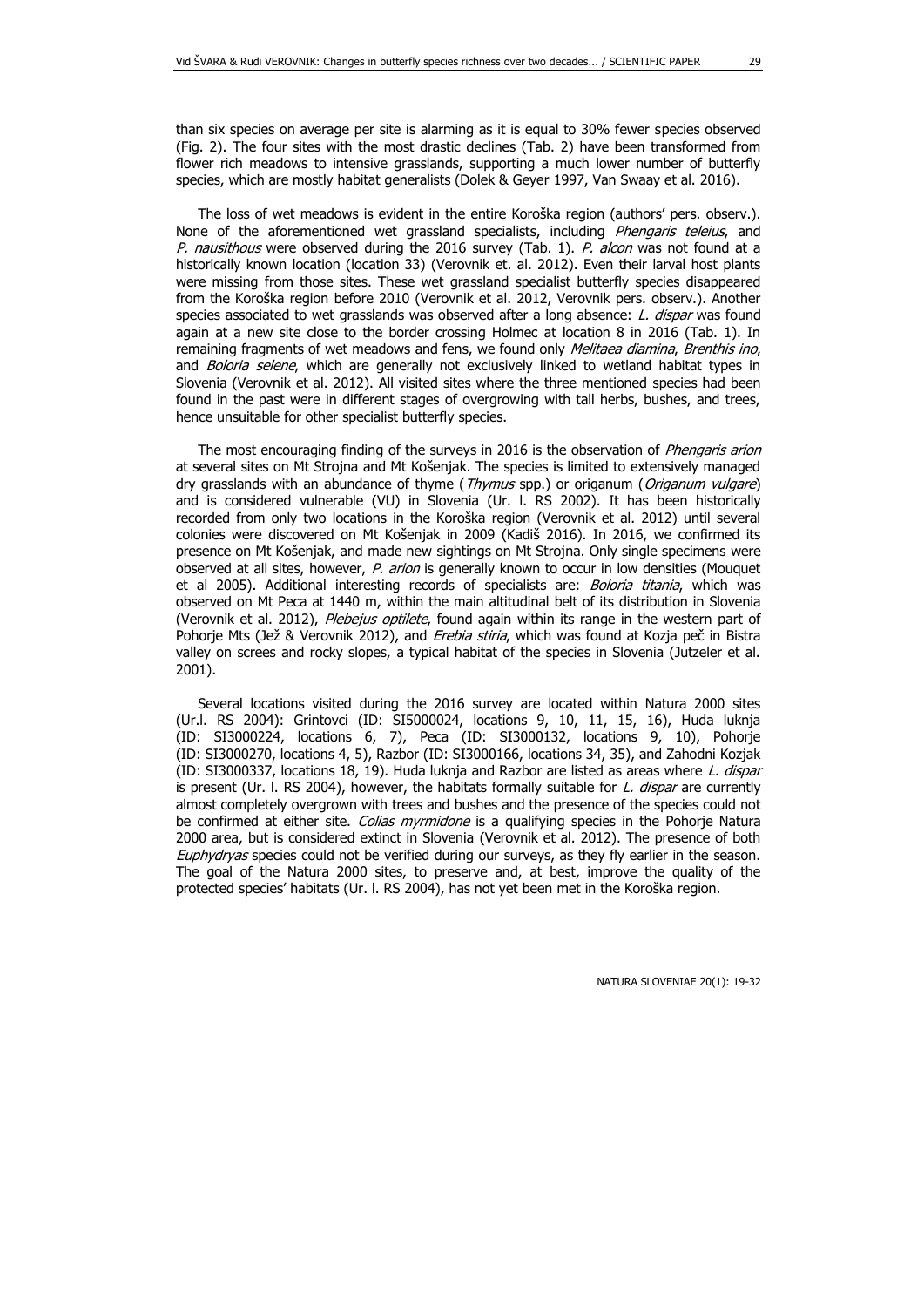Even more disappointingly, drastic negative habitat changes are evident in the last decades and are ongoing in many areas included in this study (authors' pers. observ.). Although there is sufficient legislative support for the conservation of threatened butterfly species and their habitats in Slovenia, the implementation is completely lacking and the negative processes of either abandonment or intensification continue. We fear that without the engagement of landowners, local communities, and authorities, coupled with regular monitoring, we will be faced with continuous erosion of butterfly species richness in the Koroška region. To halt this negative trend, the appropriate funding by the state and development of nature oriented tourism will be of great importance—the sooner the better!

#### **Povzetek**

V članku primerjamo podatke terenskih raziskav dnevnih metuljev na Koroškem med letoma 1994 in 2016. V letu 2016 smo ponovno vzorčili 13 lokalitet, katerih podatki so predstavljeni v poročilu terenskega dela iz leta 1994 (Sl. 1). Primerjali smo 12 lokalitet, za katere imamo kompletne podatke o favni metuljev v obeh letih. Dodatno smo obiskali še 22 drugih lokalitet (Sl. 1) in pripravili pregled razširjenosti vrst (Tab. 1) na Koroškem v drugi polovici julija.

Iz rezultatov je razviden upad skupne pestrosti vrst na primerjanih lokacijah za 16 %, ter kar za 30 % manjše povprečno število opaženih vrst, ko primerjamo stanje na posamezni lokaciji. Povprečno znižanje vrst med dvema letoma je tudi statistično značilno glede na Student's paired t-test.

Razlika v srednji vrednosti števila vrst glede na lokaliteto med obema letoma je več kot šest vrst (Sl. 2). Največje razlike so bile opažene med habitati, na katerih se je raba travnika intenzivirala oz. se habitat intenzivno zarašča. Na teh lokacijah se je število vrst znižalo tudi do 80 %. Poleg tega v letu 2016 nismo našli dveh vrst, vezanih na mokrotne travnike (Phengaris teleius, P. nausithous), kar je dodatni kazalec izgube mokrotnih travnikov na Koroškem. Nadaljnje uničenje travnikov in povirij po eni strani ter intenzivno zaraščanje po drugi, bosta v prihodnje privedla tudi do poslabšanja stanja drugih specializiranih vrst, ki nam jih je v letu 2016 še uspelo potrditi (Melitaea diamina, Brethis ino, Boloria selene).

Kljub vsemu je najdba 70 vrst dnevnih metuljev v drugi polovici julija na območju Koroške v letu 2016 spodbudna, še posebej pa dajejo upanje nove najdbe Phengaris arion na dveh lokalitetah na ovršju Strojne. Ekstenzivna raba travnikov na tem območju omogoča rast materine dušice (Thymus spp.), hranilne rastline tega metulja. Gledano v celoti je stanje predvsem mokrotnih travnikov na Koroškem kritično, saj kljub vzpostavitvi območij Natura 2000, ki naj bi ščitila kvalifikacijske vrste dnevnih metuljev (Lycaena dispar) in njihovih habitatov, ti pospešeno izginjajo, kar bo prispevalo k nadaljevanju erozije vrstne pestrosti metuljev na Koroškem.

## **Acknowledgements**

We would like to thank the Biology Students Society (DSB) for its organization of the biodiversity research camp in Dravograd in 2016, and to Andjela Ostojić, Iva Šutevski, Špela Zupančič, Tatiana Moreira, and Elena Motivans for their active participation during the fieldwork. Franc Verovnik contributed a valuable literature source, three anonymous reviewers made constructive suggestions regarding the paper, while Elena Motivans provided useful comments regarding language.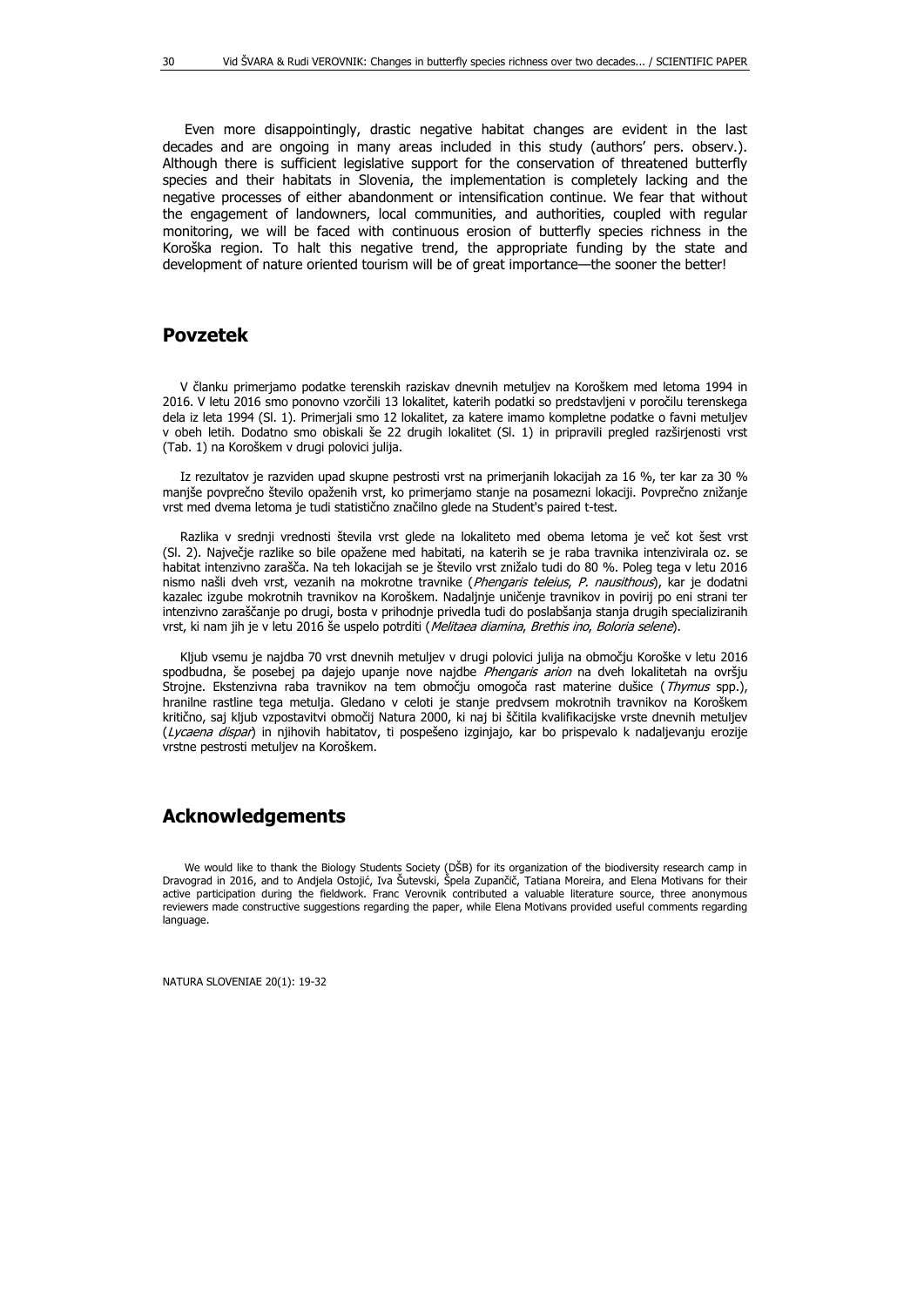## **References**

- Čelik T. (2012): Munčev okarček *Coenonympha tullia* (Müller, 1764) (Lepidoptera: Nymphalidae) v Sloveniji ni izumrl. Acta entomol. slov. 20: 45–58.
- Čelik T. (2014): Supplements to the atlas of butterflies (Lepidoptera: Rhopalocera) of Slovenia. Hacquetia 13: 1–41.
- Čelik T., Verovnik R., Gomboc S., Lasan M. (2005): NATURA 2000 v Sloveniji: Metulji (Lepidoptera). Založba ZRC, ZRC SAZU, Ljubljana, 288 pp.
- Dolek M., Geyer A. (1997): Influence of management on butterflies of rare grassland ecosystems in Germany. J. Insect Conserv. 1: 125–130.
- Hassler L., Tschinder M. (1998): Ein Beitrag zur Schmetterlingsfauna von Unterkärnten (Insecta: Lepidoptera). Carinthia II 188/108: 437–451.
- Jež M. (1983): Osnovne karakteristike favne dnevnih metuljev (Lepidoptera, Diurna) Slovenskega Podravja. Biol. vestnik 31: 83–106.
- Jež M., Verovnik R. (2012): O pojavljanju in ogroženosti borovničevega mnogooka (Plebejus optilete (Knoch, 1781)) (Lepidoptera: Lycaenidae) v Sloveniji. Acta entomol. slov. 20: 125–134.
- Jutzeler D., Rebeušek F., Sala G., Verovnik R. (2001): The confirmation of the specifity of Erebia stirius (Godart, 1824) and Erebia styx (Freyer, 1834), diagnosed by Lorković (1952) with a nomenclatural abstract concerning the specific names of the styx/stirius-complex (Lepidoptera: Nymphalidae, Satyrinae). Linn. Belg. 18: 113–124.
- Kadiš A. (2016): Razširjenost in ogroženost dnevnih metuljev na Košenjaku (Koroška). Biotehniška fakulteta, Ljubljana, 76 pp.
- Lesar T. (1998): Coenonympha tullia O. F. Müller 1764, na Slovenskem Koroškem (Lepidoptera: Satyridae). Acta entomol. slov. 6: 16.
- Mouquet N., Thomas J.A., Elmes G.W., Clarke R.T., Hochberg M.E. (2005): Population dynamics and conservation of a specialized predator: a case study of Maculinea arion. Ecol. Monogr. 75: 525–542.
- Predovnik Ž., Verovnik R. (2004): New records of rare pierids (Lepidoptera: Pieridae) in Slovenia. Nat. Slo. 6: 39–47.
- R Core Team (2015): R: A language and environment for statistical computing. R Foundation for Statistical Computing, Vienna, URL https://www.R-project.org/ [accessed on 10.11.2017].

Senegačnik J. (2012): Slovenija in njene pokrajine. Modrijan, Ljubljana, 471 pp.

- Thurner J. (1948): Die Schmetterlinge Kärntens und Osttirol, Faunistik und Ökologie Macros. Carinthia II, Sup ll, Klagenfurt, 10 pp.
- Tolman T., Lewington R. (2008): Butterflies of Britain & Europe. Harper Collins Publishers, London, 384 pp.
- UNEP (1992): Convention on biological diversity. URL http://www.cbd.int/doc/legal/cbd–en.pdf [accessed 10.11.2017].